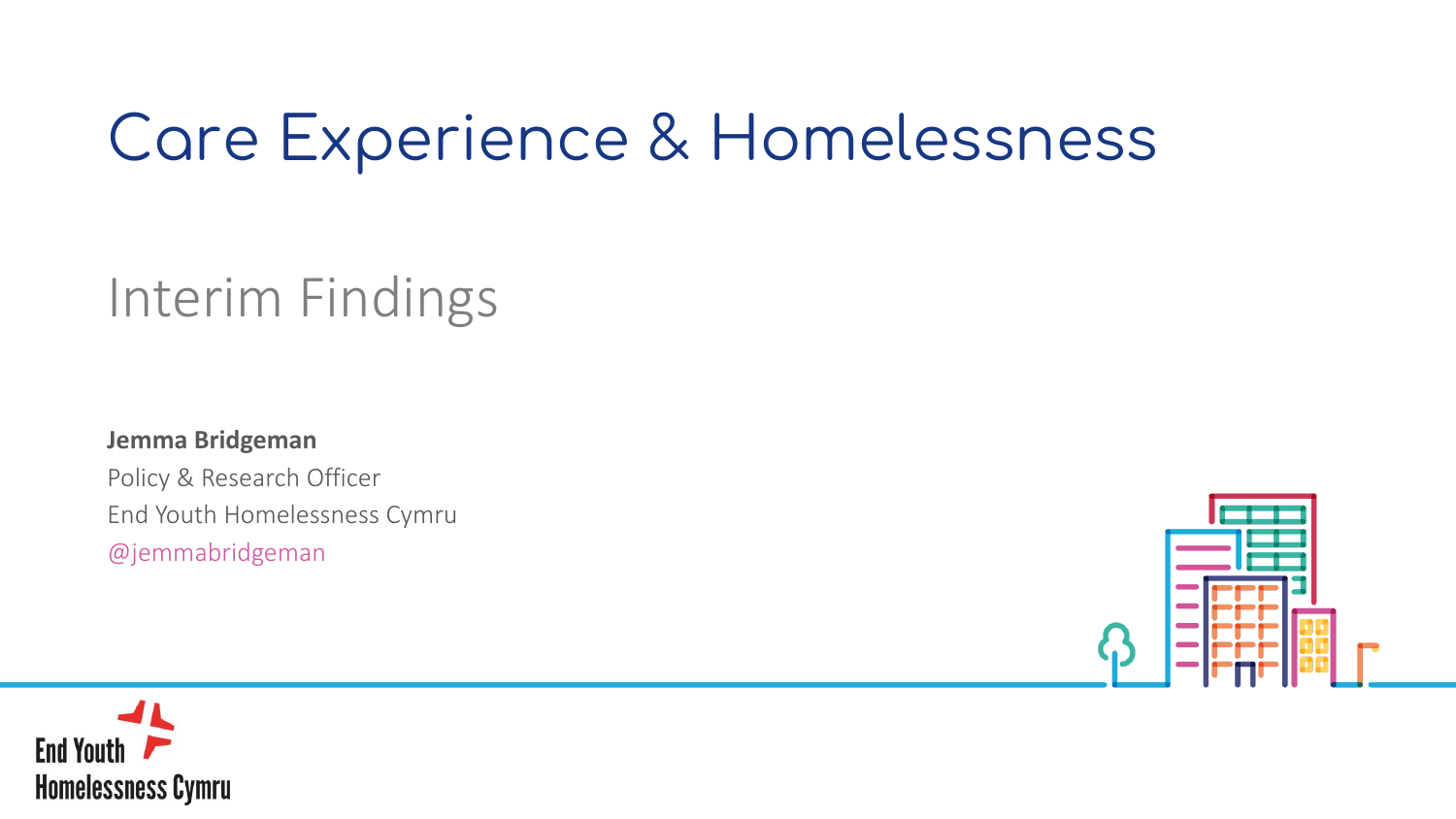# Background & Context

**There are clearly evidenced interconnections between care leaver status and homelessness:** 

- **25% of all single homeless people have been in care (Stirling, 2018).**
- **In Wales 11.5% of care leavers experienced homelessness during the year 2018-19 (Welsh Government, 2019).**



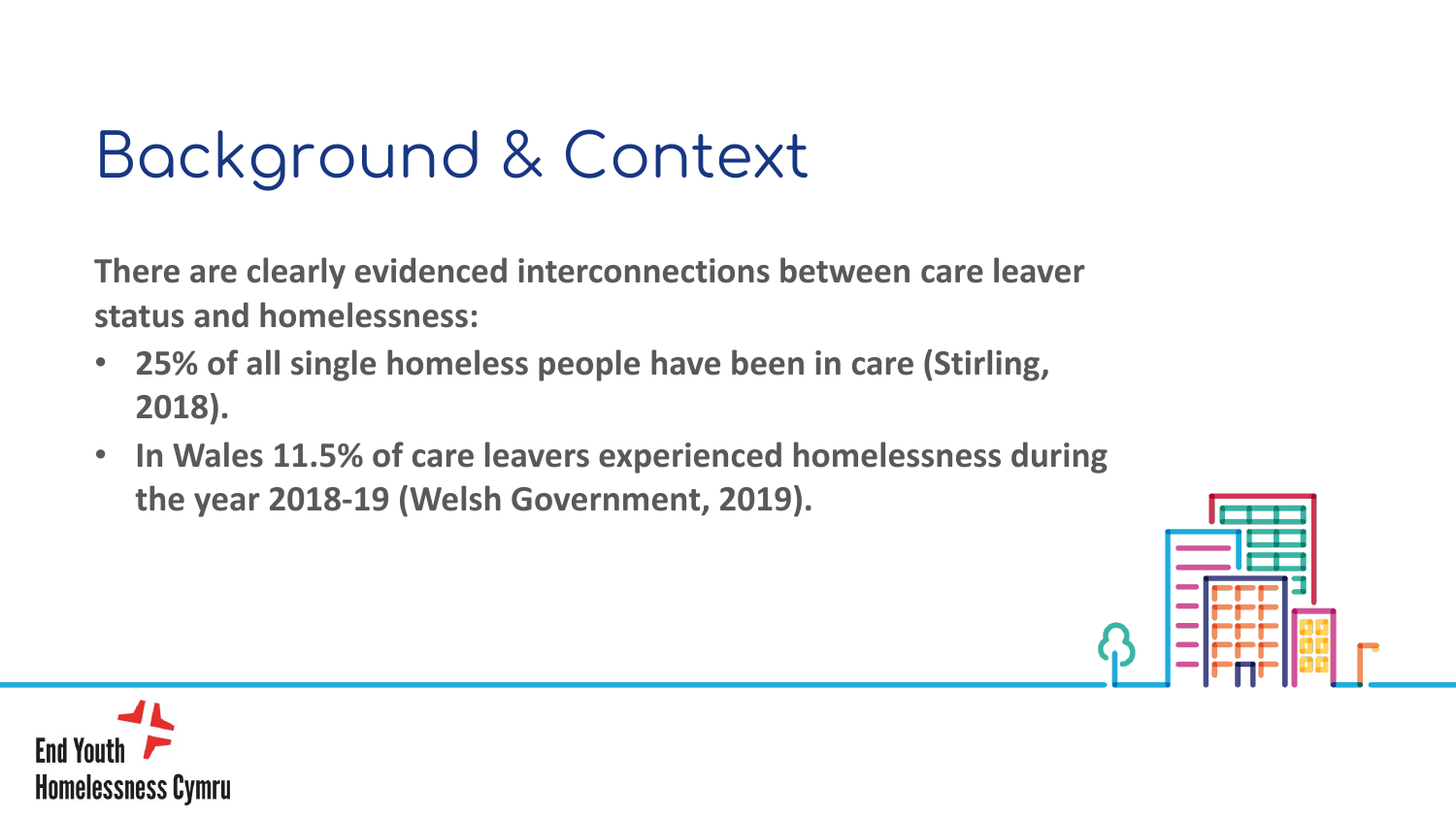## Systems Failures

- **System Failures refer to situations in which inadequate policy and/or service delivery contributes to the likelihood that a young person will become homeless (Schwan et al, 2018).**
- **Experts suggest youth homelessness would drop significantly if government & community services coordinated and/or integrated to ensure transitions are seamless, rights-based and focus on housing stability (Schwan et al, 2018).**



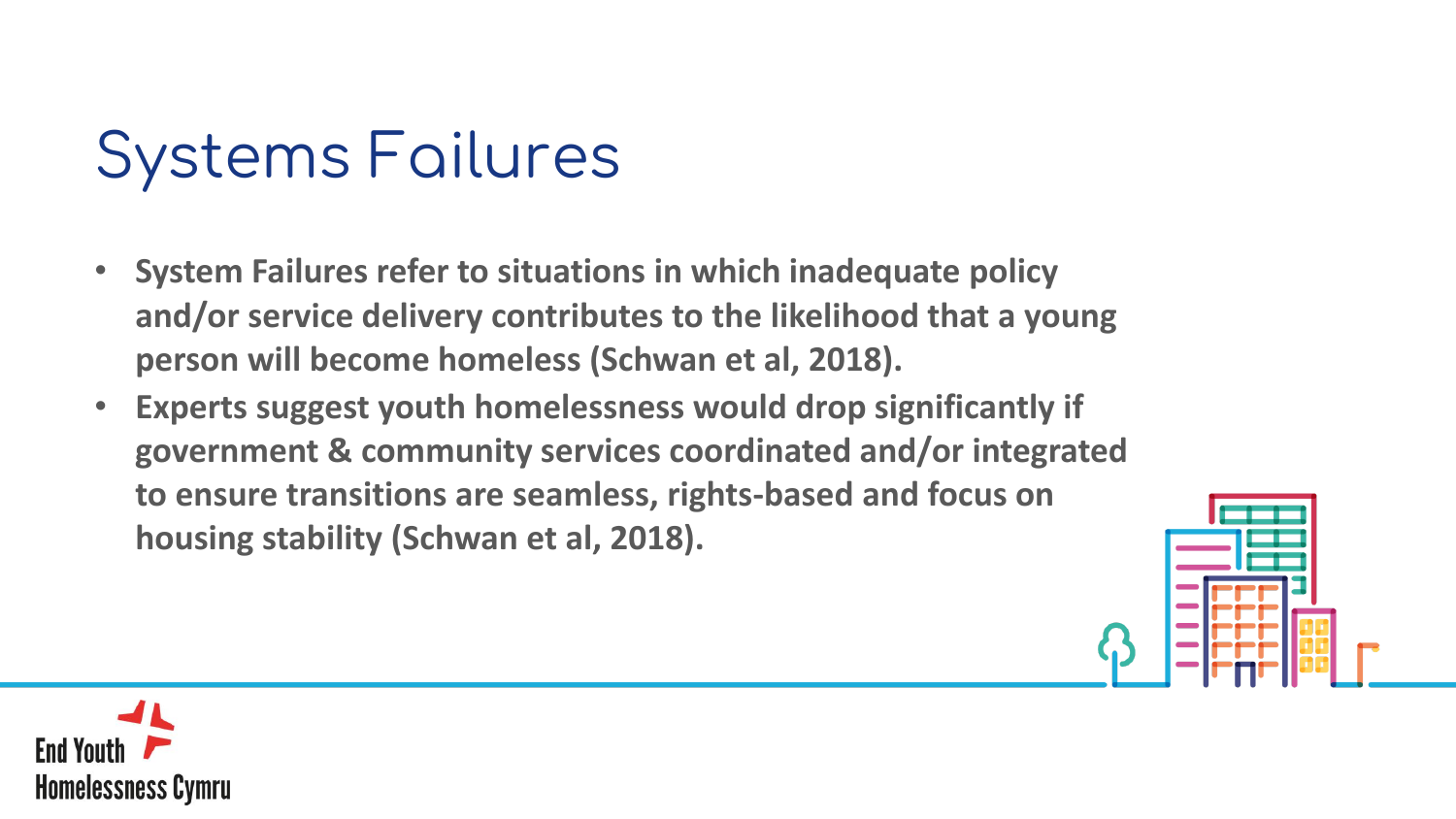## Methodology & Progress

- **Participatory research design with care experienced young people being recruited as peer researchers.**
- **Peer researchers co-designed the interview questions.**
- **Drop in sessions and group interviews have also been conducted.**
- **To date we have interviewed 14 young people who are care experienced and been homeless.**



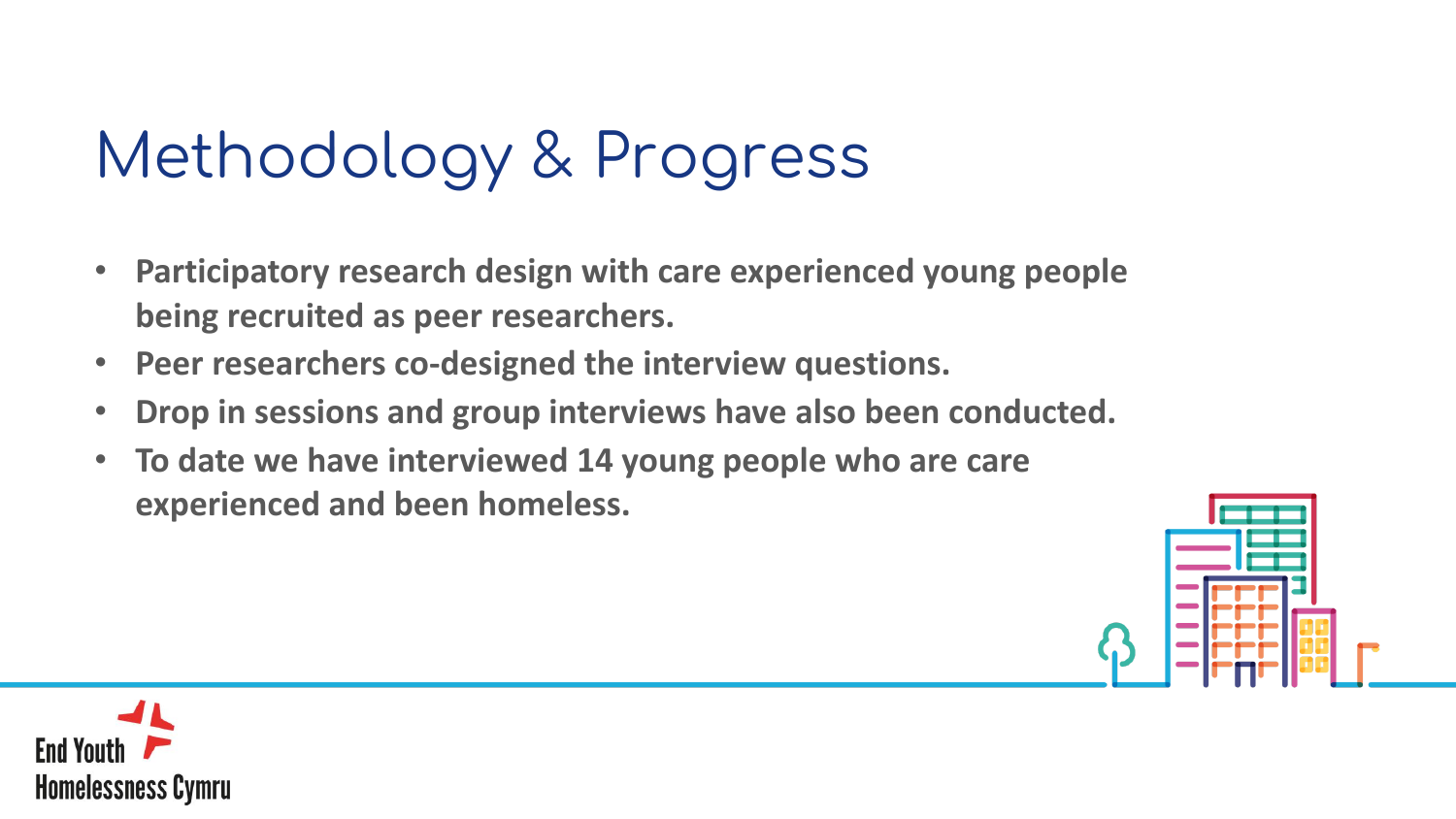# Young People's Priorities



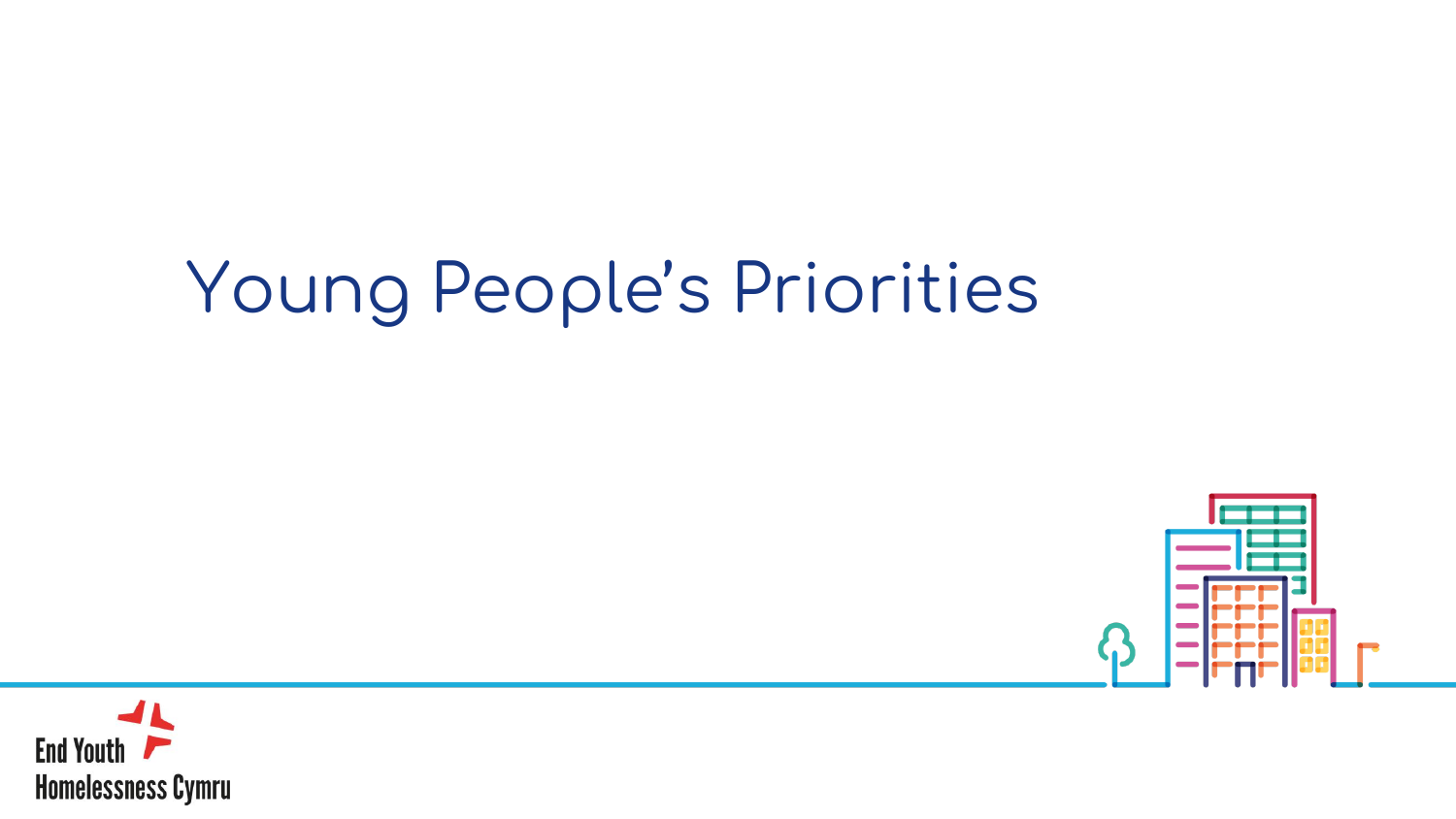### More Appropriate Accommodation

"*I was 17 years old in the hostel with crack heads, junkies, heroin addicts, alcoholics".* 

"*Disgusting, it is full of drug users, it's disgusting you know what I mean it's dirty, full of men…I am literally the only female there*".



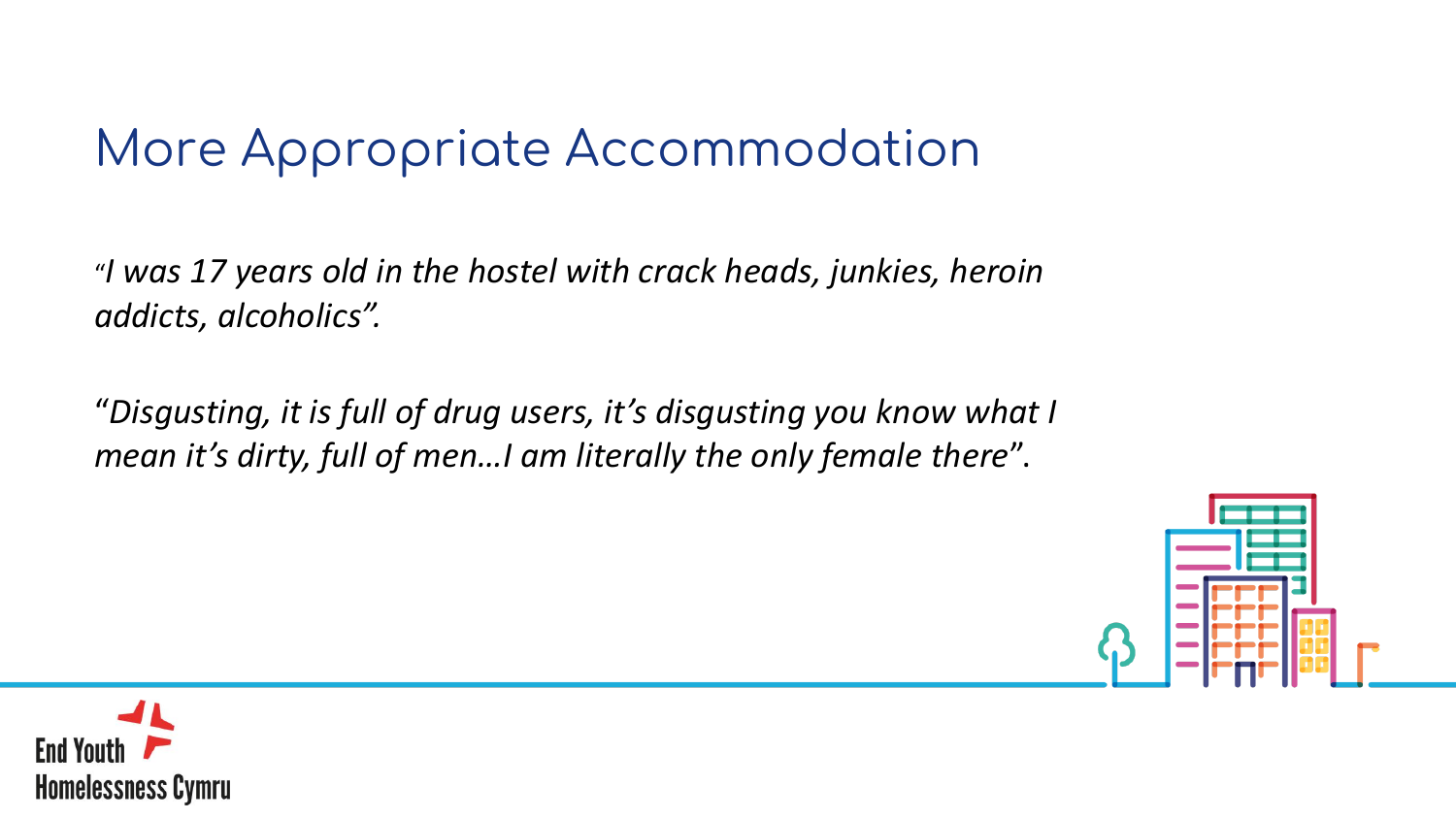## Equal Provision up to 25

"*There's a gap that's missing in most projects you are out at either 18 or 21…and you are literally on your own. (A gap needs to be filled) because in the youth service young people are (aged) from 16 to 25. So I reckon we need some projects for 21-25 year olds"*.



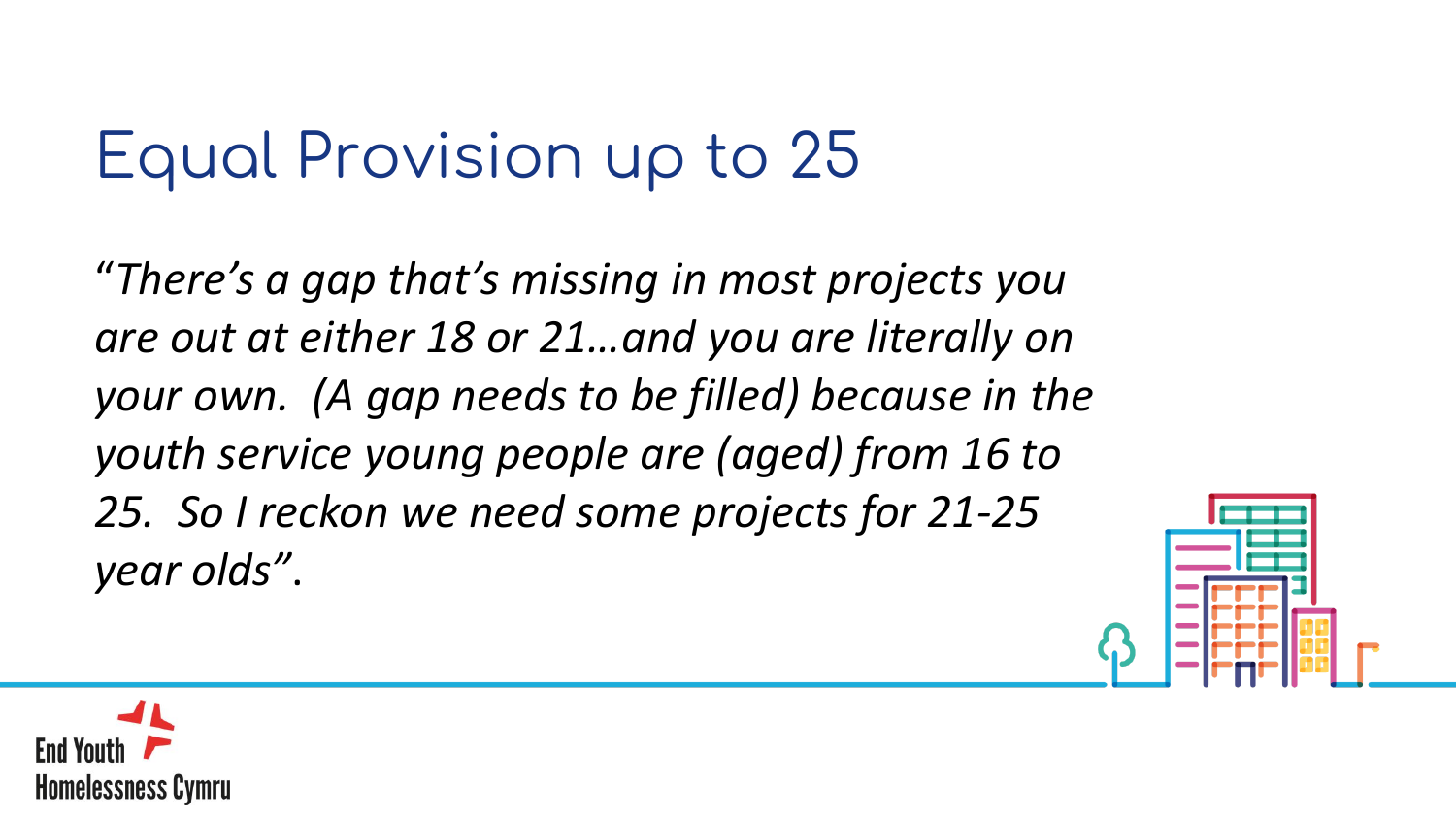## Additional Local Connection

*"What it was when I moved over here I didn't know anyone over here. I was a fresh face in (my local connection LA) I was getting looks left, right and centre and when I made friends I made friends with the wrong crowd and started getting myself into trouble. I started getting into debt and taking drugs and that wasn't me, that's not me. Over 'in my (LA with foster parents') I would never have thought of doing anything like that. I would have a better lifestyle. I would have a better job. I would have a nicer flat a better roof over my head. A good group of friends around me and my foster parents around me. I would have had a better outcome in life than living down here*".